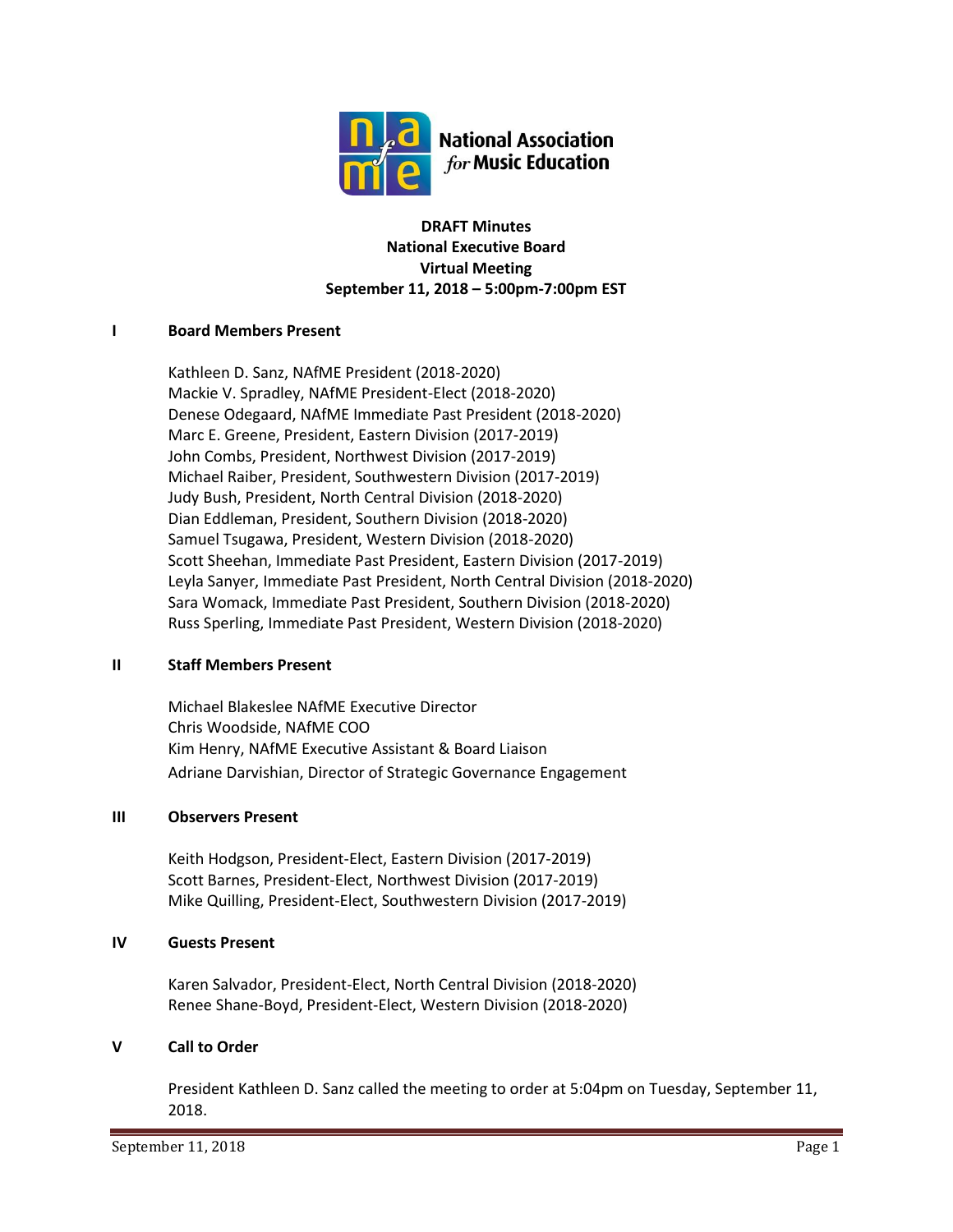### **VI Review and Adoption of Agenda (Appendix A)**

*IT WAS MOVED BY SHEEHAN, SECONDED BY RAIBER, AND CARRIED UNANIMOUSLY TO ADOPT THE AGENDA AND CONFIRM THE INTERIM ACTION AS PRESENTED WITH FLEXIBILITY AS DIRECTED BY THE PRESIDENT:*

• *CONFIRMED APPROVAL OF THE NAFME MINUTES OF THE JUNE 26-27, 2018 NEB MEETING.*

*IT WAS MOVED BY EDDLEMAN, SECONDED BY SHEEHAN, AND CARRIED UNANIMOUSLY TO CONFIRM THE INTERIM ACTION AS PRESENTED:*

• *CONFIRMED AUTHORIZATION OF THE BUILDING SALE AT 1806 ROBERT FULTON DRIVE, RESTON, VA 20191*

*IT WAS MOVED BY COMBS, SECONDED BY RAIBER, AND CARRIED UNANIMOUSLY TO ADOPT THE CONSENT AGENDA AS PRESENTED:*

- *APPROVAL OF AUDIT COMMITTEE MEMBERS:*
	- o *CHAIR: DENESE ODEGAARD, NAFME IMMEDIATE PAST PRESIDENT*
	- o *RUSS SPERLING, WESTERN DIVISION IMMEDIATE PAST PRESIDENT*
	- o *MIKE SHIFFLETT, CFO, NASSP*
- *APPROVAL OF PROPOSED CHANGE TO POLICY ON SRME/NAFME RESEARCH GRANTS*

#### **VII Executive Session**

*WITHOUT OBJECTION, IT WAS CARRIED UNANIMOUSLY TO GO INTO EXECUTIVE SESSION AT 5:11PM.*

*WITHOUT OBJECTION, IT WAS CARRIED UNANIMOUSLY TO RETURN TO REGULAR SESSION AT 5:27PM.*

Guests and Observers were excused from the Executive Session at 5:11pm and returned into the meeting at 5:27pm.

The Board returned from Executive Session and reported out that it had discussed financial, budget, personnel, and program development issues.

### **VIII Reports**

### **A Report of Chair, Executive Committee**

President Sanz led a discussion on the current work on Diversity, Equity, Inclusion and Access, and the Standards. President Sanz requested the NEB provide continuous updates on the Standards work to the Reston office. President Sanz emphasized the work the national office staff currently does with the states regarding the Standards, and that work can be built upon, so the states can learn from one another how best to apply the Standards at the state level and get the Standards in some form in every state.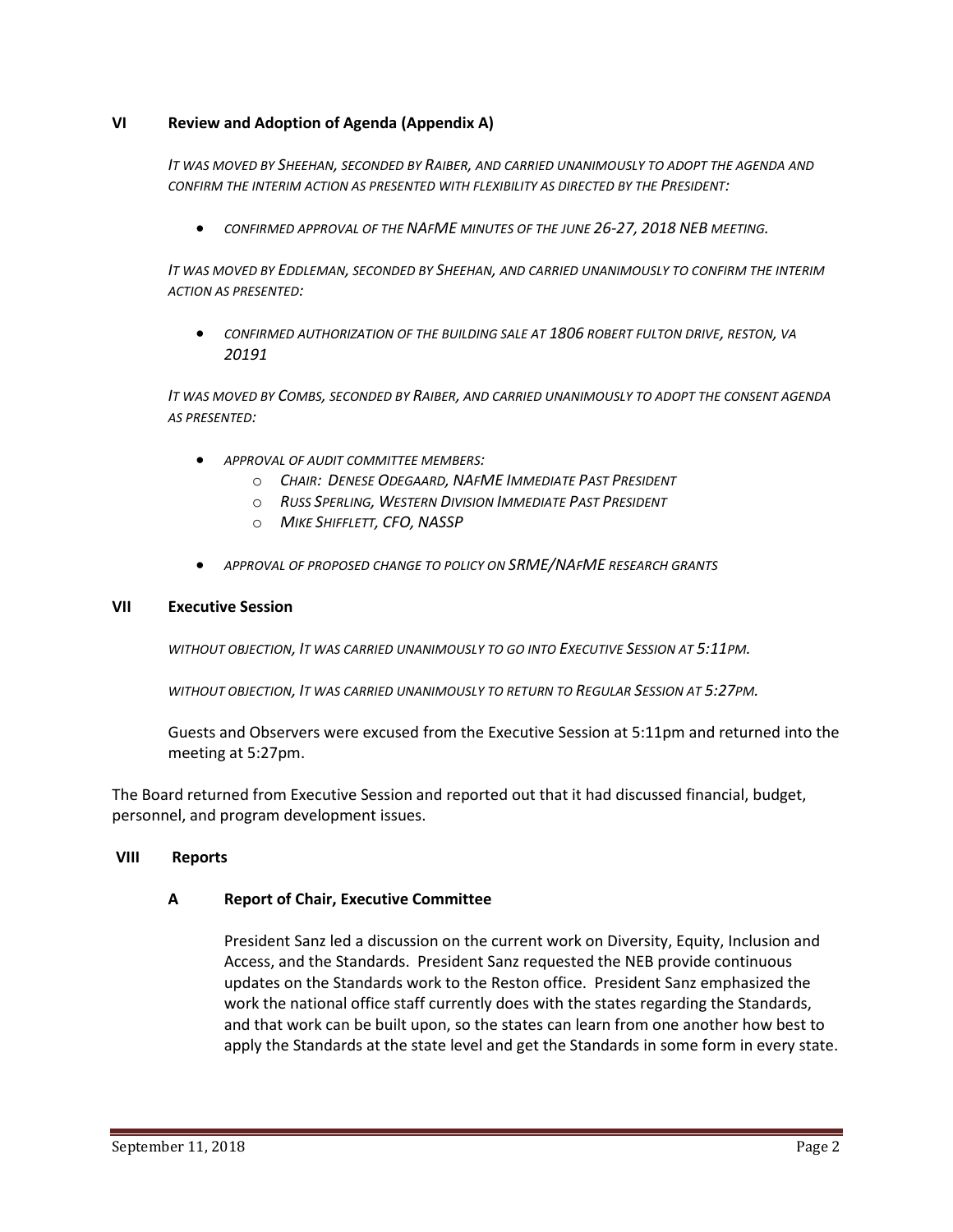President Sanz reviewed the Division Meetings to date. At the end of the Division Meetings, President Sanz will provide a report to the NEB that will include work that can be shared out from each meeting.

President Sanz asked North Central President-Elect Karen Salvador to provide an update on the work of the Early Childhood Education SRIG in relation to the Power to Profession Movement. President-Elect Salvador informed the NEB of the need of the early childhood education community to unify. Music should be included in this dialogue. As these talks progress, President-Elect Salvador is requesting that NAfME consider issuing a letter regarding the competencies and the role of music in this process. In the next meeting, the focus will be on early childhood education specializations such as micro-credentialing and rewriting developmentally appropriate practice guidelines. President Sanz requested President-Elect Salvador keep the NEB informed of these talks.

### **B Report of Executive Director/CEO**

Executive Director Mike Blakeslee highlighted, as requested by the NEB, a few items from the consolidated management report by the four strategic objectives. The board discussed the new methods of communications from the Office of the Executive Director to the NEB, and requested these same updates be provided to the state leadership. It was noted that these condensed monthly management reports were very informative and helpful to the NEB and would also be helpful to the states to keep abreast of the work of the NEB and the national office. Staff will create a format and provide the first update to state leaders in September 2018.

Mr. Blakeslee provided a legislative update to the board. The House of Representatives Appropriations Committee has approved their FY19 spending bill for Labor, Health and Human Services, and Education. The timing remains unclear as Congress just returned to session on September 4. The Senate returned from their one-week recess and has packaged together their Defense and Labor-HHS-Education bill. The bill passed and no amendments to ESSA funding were taken on the floor.

Mr. Blakeslee provided an update on Perkins-CTE. On July 31, President Trump signed the Strengthening Career and Technical Education for the 21<sup>st</sup> Century Act (H.R. 2353), the latest reauthorization of the Carl D. Perkins Act. This is a win for music education as this version of the Perkins Act includes mention of a well-rounded education (established by Sec. 8101 of ESEA/ESSA). By including the well-rounded education language, we are laying the groundwork for future recording engineers, music producers, audio visual technicians, composers and performers to receive high-quality, specialized music education. The key is that their education should go beyond technical considerations to address music literacy within public schools, supported by Perkins funds. Staff will continue to update the NEB on this legislation.

Mr. Blakeslee provided an update on the GAAME Act. Senator Jon Tester (D-MT) introduced a Senate companion of the GAAME (Guarantee Access to Arts and Music Education Act) Act on Aug. 29. The language mirrors the language used in the House. If passed, the legislation would provide articulating language to encourage school districts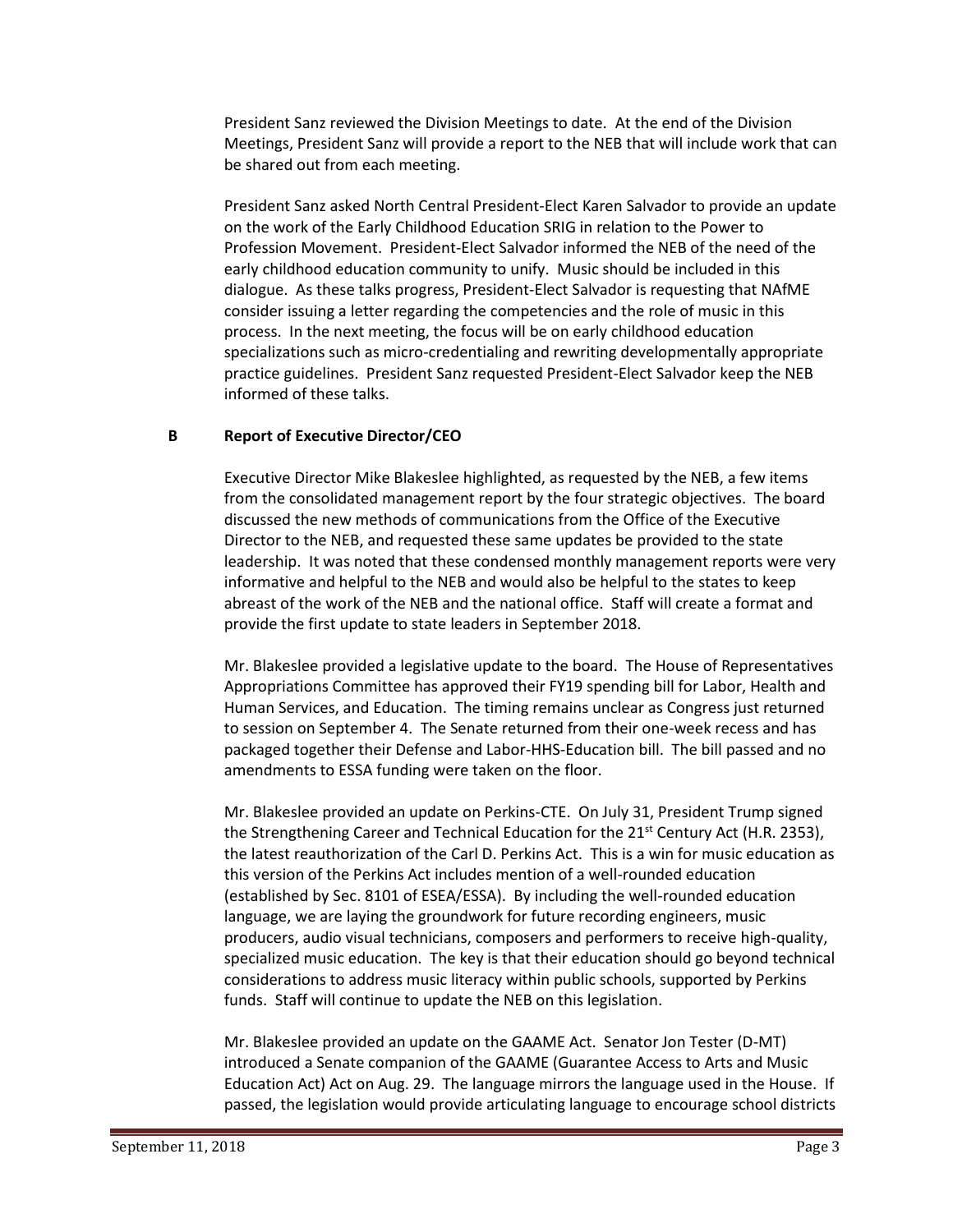to use their Title I, Part A Funds (school-wide and targeted assistance grants) to improve access to music and arts education for disadvantaged and low-income students, taught by certified music educators. The House version of the GAAME Act is now up to 61 cosponsors (3 Republicans).

Mr. Blakeslee provided an update on the 2018 NCMEA Advocacy Summit. NCMEA was a CMA Foundation Advocacy Award Recipient. NCMEA used the funds to host a day long workshop to empower music educators to become proactively involved in music education advocacy on the local, state and national level. Mr. Blakeslee will plan to continue to highlight the work of the award winners for the NEB.

Mr. Blakeslee provided a technology update to the NEB. The national office has interviewed six potential vendors and kept the State Technology Task Force apprised of the nature of those interviews. Discussions with the task force have included focus on what data is needed by different states to perform our collective business functions. The work is continuing at a pace to stay on target with the current timeline of an April/May launch of the new system. The task force will then transition to become beta testers for the system that is chosen.

Mr. Blakeslee provided an update on the Give a Note (GAN) Foundation in relation to NAfME. NAfME no longer provides financial and administrative support through a shared services agreement. NAfME Immediate Past President Denese Odegaard has been invited and accepted a position on the GAN board. Mr. Blakeslee retains the role of Secretary on the GAN board. This is a non-voting position on the GAN board. The next GAN board meeting is scheduled for Oct. 26. Separately, NAfME staff is working on a development plan to target donations for NAfME and will report out to the NEB at the November 2018 meeting.

Mr. Blakeslee informed the NEB of the progress with the *Teaching Music* publication. Staff interviewed three finalists out of six respondents to the RFP. Pending execution of a contract, we believe that we can move forward with the publication of four Teaching Music magazines per year and two poly-bagged supplements, as well as an app, for under our current costs. Also, NAfME has reached an agreement with SAGE, the publisher of *JRME*, to allow access to all members free of charge to the journal starting with the new volume year (April). NAfME will continue to charge a premium for members who order the print version. Any adjustments in costs can be handled within the existing budget.

Mr. Blakeslee provided an update to the NEB about the sale of the building in Reston. Contract negotiations have begun and NAfME is awaiting the next response from the buyer.

### **C Report on NAfME Elections**

President Sanz reviewed the elections timeline provided to the NEB in the board book. President Sanz informed the NEB that NAfME Immediate Past President Denese Odegaard would be providing a report at the November 2018 NEB meeting on the nominating committee and the elections committee. NAfME Immediate Past President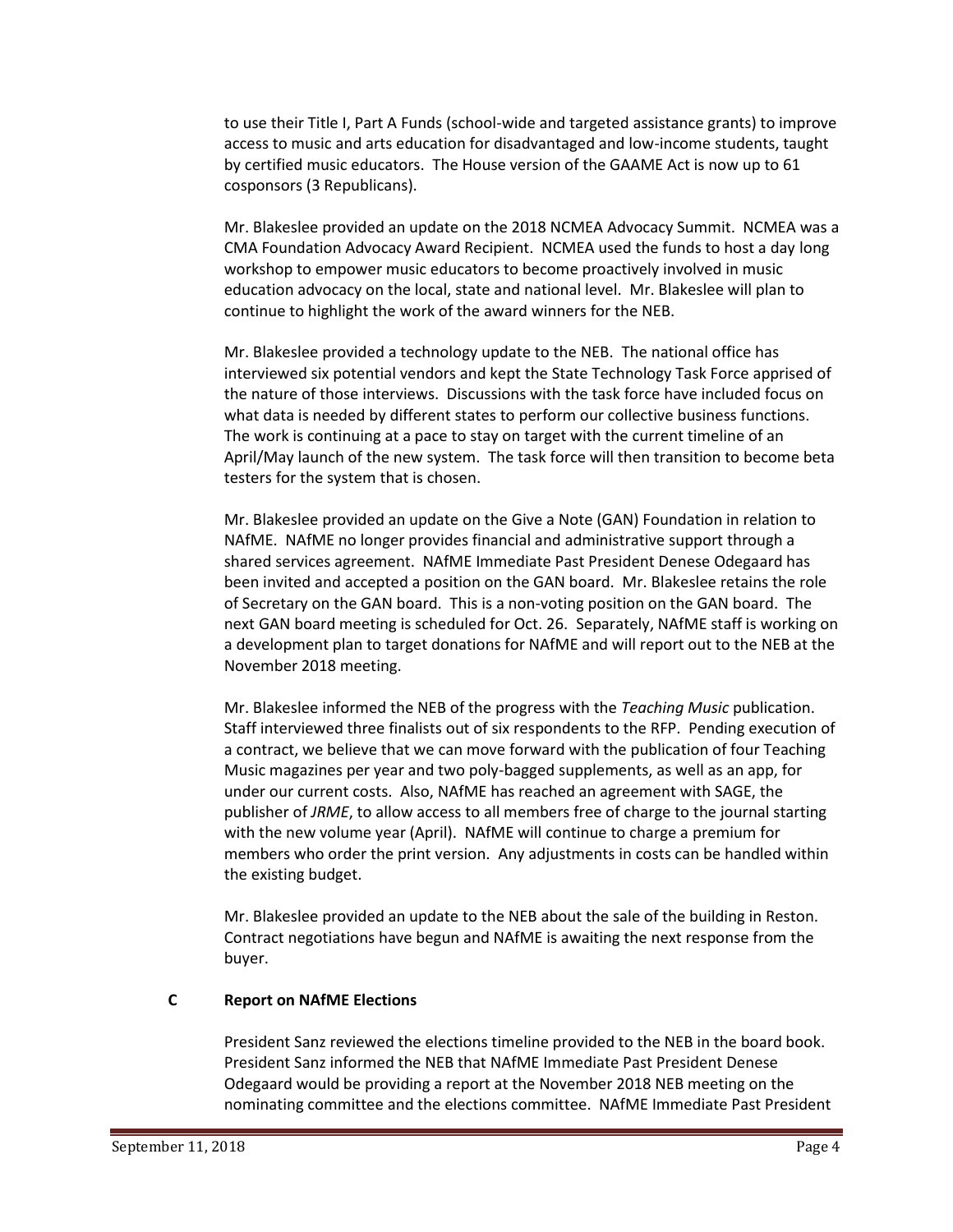Odegaard will chair both committees in their work in preparation for the upcoming 2020 NAfME elections.

### **D Report of Chair, Professional Development Committee**

Professional Development Chair Denese Odegaard provided an update of the 2018 annual In-Service Conference. The deadline for pre-registration was September 7. There are 175 presenters and 197 total participants signed up for the conference. The forum leaders will meet next week to review the number of forum participants and decide how to best use that time together. With regard to promotion, the social media plan is coming into effect for the conference, as well as recordings from the opus leaders describing their sessions.

Professional Development Chair Odegaard provided an update on the 2020 combined conference. Planning meetings continue for these conferences. The work group is considering how best to involve Vision 2020, and how to transition to 2020 and having the researchers and K-12 to work together. Professional Development Chair Odegaard will have models for the 2020 conference for NEB consideration at the November board meeting.

Professional Development Chair Odegaard provided an update on mentoring. Matching the mentors and mentees has begun. The New Teacher Center has created online training and the program is ready to go for this year beginning October 1. Going forward, Professional Development Chair Odegaard along with the New Teacher Center will work with the Mentoring ASPA to explain the program and develop questions to assist in creating a survey for the mentors and mentees to provide constructive feedback on the program.

ANHE Chair Scott Sheehan provided an update on the 2018 All National Honors Ensembles event. All the music was delivered to the Reston office for distribution to the students in the program by the end of the week. Another planning meeting was held at the Reston office with staff on final details for the program. To date, Mr. Sheehan has not yet contacted conductors for the 2019 program. Mr. Sheehan requested guidance, as soon as practical, from the NEB on the future of the ANHE program before planning next steps for 2019.

Professional Development Chair Odegaard directed the NEB to the document provided regarding the future of NAfME Conferences. The document details a cost benefit analysis for the current contracts as well as deadlines to make changes to existing contracts. Chair Odegaard asked the NEB to review the document for discussion at the next NEB meeting so final decisions could be made as to the future of NAfME Conferences. The board decided to schedule an online meeting to discuss possible changes to the schedule for upcoming conferences for which space is already under contract.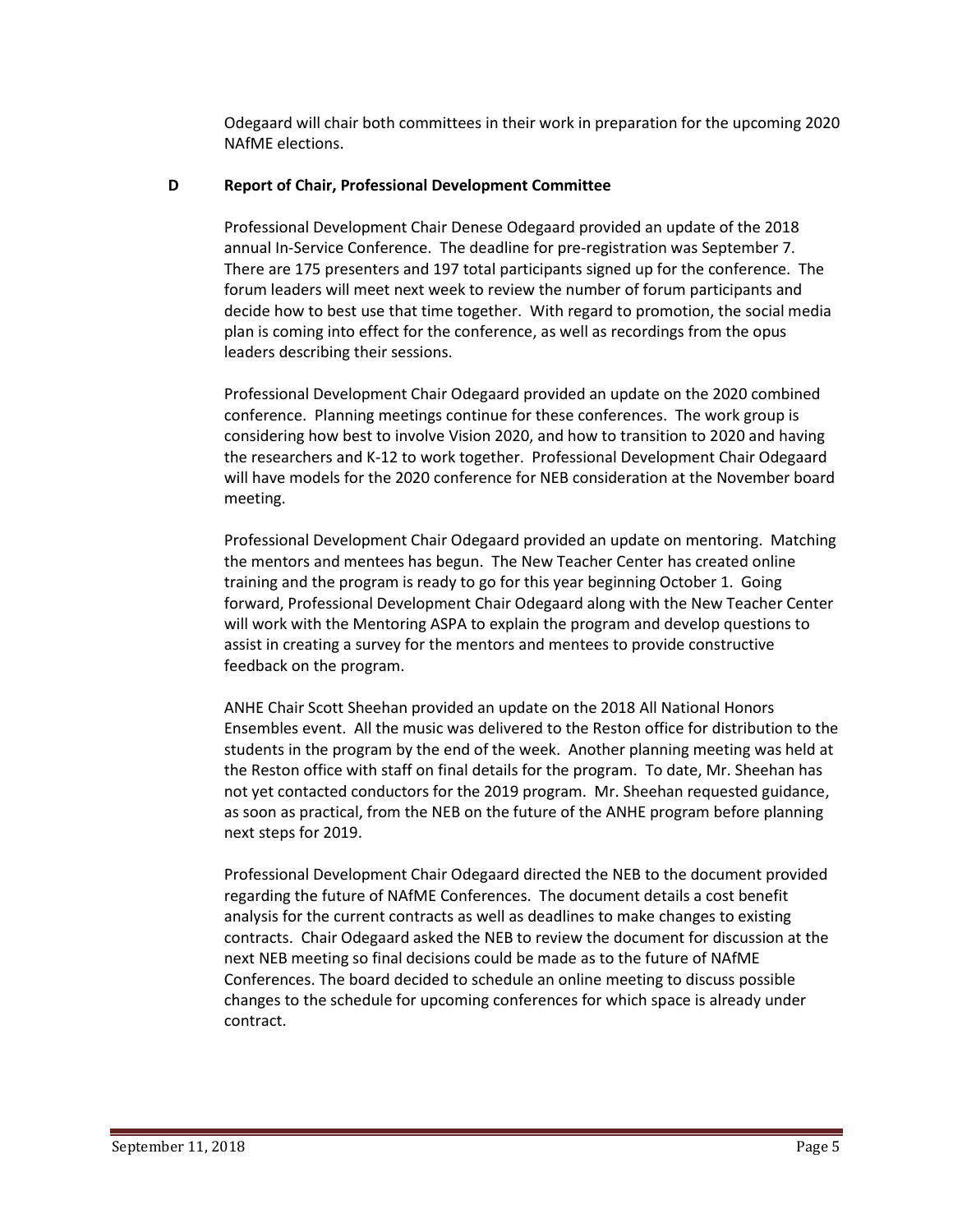### **E Report of Chair, Position Statement Committee**

President-Elect Mackie Spradley led the review of the work of the Position Statement Committee to date. A meeting of the committee was held in August where recent position statements were reviewed as well as the duties assigned to the committee per policy. The committee listed outstanding position statements along with their status and their owners. The committee determined how best to organize the work to best determine priorities and how to get the work done moving forward. The committee will continue to meet on a regular basis and report out its work to the NEB. President-Elect Spradley requested Mr. Blakeslee invite Mr. Raiber to begin work on a NAfME Code of Ethics, given his interest in this area. Mr. Raiber has agreed to begin work on this topic.

### **IX Old Business**

### **A List of 2018 Fall Division Board Meeting Dates**

President Sanz reviewed the dates for the 2018 Fall Division Board Meetings. Staff has provided the Division Presidents with materials via PowerPoint on programs and advocacy from the national office. Division Presidents can use this material at the Division Board Meetings and the state MEA meetings if it is helpful with their planned presentations.

### **B List of 2019 Fall Division Board Meeting Dates**

President Sanz reviewed the dates provided for 2019. Division Presidents were asked to review these dates and provide the ones not yet finalized as soon as possible. Staff will continue to update these dates for the Division Presidents.

### **C List of 2018-2020 NEB Meeting Dates**

President Sanz reviewed the dates for the 2018-2020 NEB Meetings. President Sanz informed the NEB the March 2020 meeting will be in person and will be on the following dates: March 20-21, 2020, instead of March 24, 2020.

### **D Updating Travel Matrix for 2018-2020**

President Sanz asked the NEB to provide their upcoming travel to state MEAs to ensure the travel matrix is kept up to date by staff.

### **E Common Agenda Items**

President Sanz reviewed the common agenda items for the Fall Division Board Meetings:

- Collegiate voting
- Technology update
- Standards (OTL, MCA, etc.)
- Conversations on Diversity and Inclusion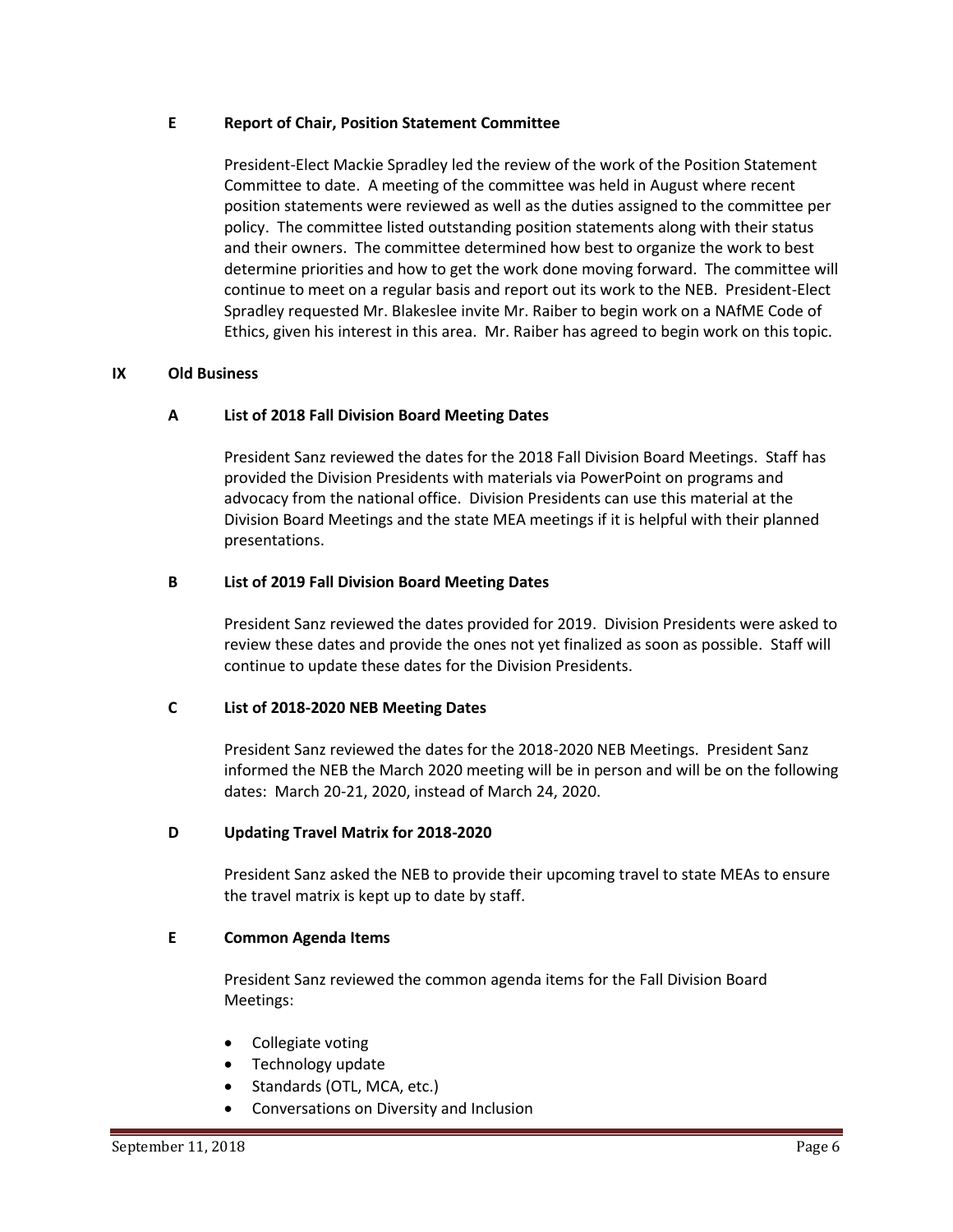• Setting fall 2019 meeting dates

# **F NASS 2019 dates and location**

President Sanz reviewed the 2019 NASS dates of June 16-21, with NEB Orientation participant arrivals on June 15, and new location in Washington, DC at the Washington Hilton, located at 1919 Connecticut Ave, NW, Washington, DC.

### **X New Business**

# **A Proposed Policy Change for Observer Role during Meetings**

President Sanz led the discussion of the board on the proposed policy change for the role of Observers during meetings. The board discussed inviting the new Presidents-Elect to become Observers and to attend all NEB meetings, virtual and face to face. The budget impact of this decision was discussed and determined to be acceptable given the current budget. The board discussed this change would be asking volunteers for an additional year of service. It was determined the Observers would be invited, but not required, to attend all meetings.

*IT WAS MOVED BY SPERLING, SECONDED BY GREENE, AND CARRIED UNANIMOUSLY TO ACCEPT THE CHANGES TO THE DIVISION OFFICER RESPONSIBILITIES POLICY, I.B.001, AS PRESENTED.*

### **B Proposed Change to Policy on SRME/NAfME Research Grants**

Approved in the consent agenda. See page 2.

### **XI Adjournment**

*IT WAS MOVED BY SANYER, SECONDED BY EDDLEMAN, AND CARRIED UNANIMOUSLY TO ADJOURN THE NATIONAL EXECUTIVE BOARD MEETING ON TUESDAY, SEPTEMBER 11, 2018 AT 7:00PM.*

Respectfully Submitted,

Irdue Bakeler

Mike Blakeslee, Executive Director/CEO and CEO

Summary and notes formally taken by Kim Henry, Executive Assistant to the Executive Director/CEO.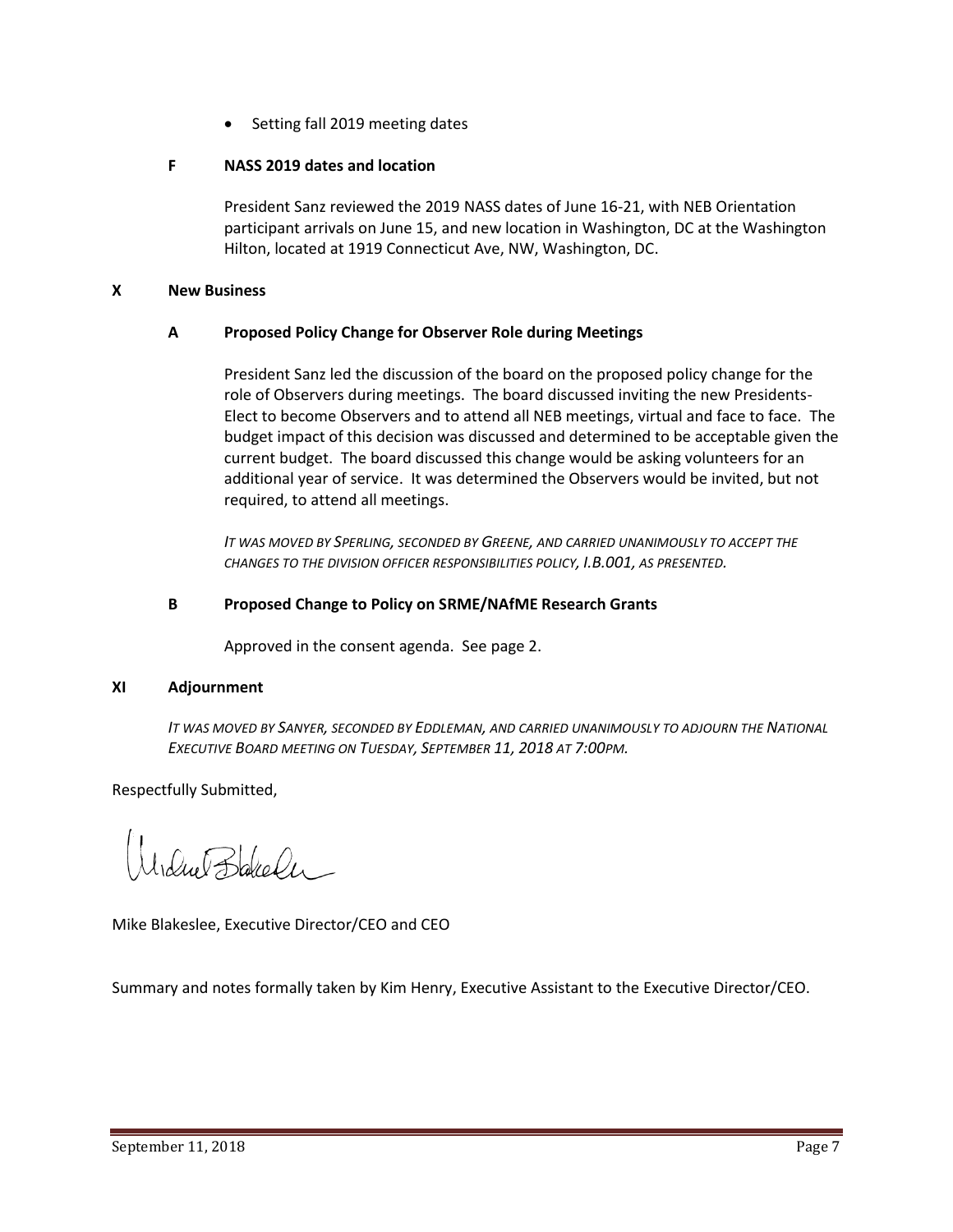Appendix A



# **National Executive Board Agenda Virtual Meeting September 11, 2018 – 5:00pm-7:00pm EASTERN**

| I | Review & Adoption of Agenda |                                                                                                    |               |             |  |
|---|-----------------------------|----------------------------------------------------------------------------------------------------|---------------|-------------|--|
|   |                             | Confirm Interim Action:                                                                            |               |             |  |
|   |                             | Minutes of the June 26-27, 2018 NEB Meeting<br>$\bullet$                                           | Consent       |             |  |
|   |                             | <b>Building Sale Authorization</b><br>$\bullet$                                                    | Consent       |             |  |
|   |                             | Confirm the Consent Agenda:                                                                        | Consent       |             |  |
|   |                             | Approval of Audit Committee                                                                        |               |             |  |
|   |                             | Approval of Proposed Change to Policy on SRME/NAfME Consent<br>$\bullet$<br><b>Research Grants</b> |               |             |  |
| П | <b>Executive Session</b>    |                                                                                                    |               |             |  |
|   |                             | Financial, Budget, Personnel, and Program<br>$\bullet$<br>Development Issues                       | Discussion    |             |  |
| Ш | Reports                     |                                                                                                    | Pages 5-32    |             |  |
|   | Α                           | Report of Chair, Executive Committee                                                               | Discussion    | Pages 5-14  |  |
|   |                             | Update on Diversity, Equity, Inclusion and Access                                                  | Informational |             |  |
|   |                             | <b>Update on Standards</b><br>$\bullet$                                                            | Informational |             |  |
|   |                             | Review of Division Board Meetings to date<br>$\bullet$                                             | Informational |             |  |
|   |                             | Report on Audit Committee Structure<br>$\bullet$                                                   | Consent       |             |  |
|   |                             | Report on new members of the Professional<br>$\bullet$<br>Development Committee                    | Informational |             |  |
|   |                             |                                                                                                    |               |             |  |
|   | B                           | Report of Executive Director/CEO                                                                   | Discussion    | Pages 15-22 |  |
|   |                             | Management Reports (Appendix A & B)                                                                | Informational |             |  |
|   |                             | End of Year Consolidated Report<br>$\bullet$                                                       |               |             |  |
|   |                             | July & August Monthly Management Reports                                                           |               |             |  |
|   |                             | Summary of Actions & Follow-up<br>٠                                                                | Informational | Pages 16-18 |  |
|   |                             | Financial Reports & Budget Update<br>$\bullet$                                                     | Informational | Pages 19-20 |  |
|   |                             | <b>Comparative Membership Report</b><br>$\bullet$                                                  | Informational | Pages 21-22 |  |
|   |                             | Government Relations/Legislative Update<br>٠                                                       | Informational |             |  |
|   |                             | <b>GAN Foundation/Development Update</b><br>$\bullet$                                              | Informational |             |  |
|   |                             | Technology Update (Appendix C)<br>$\bullet$                                                        | Informational |             |  |